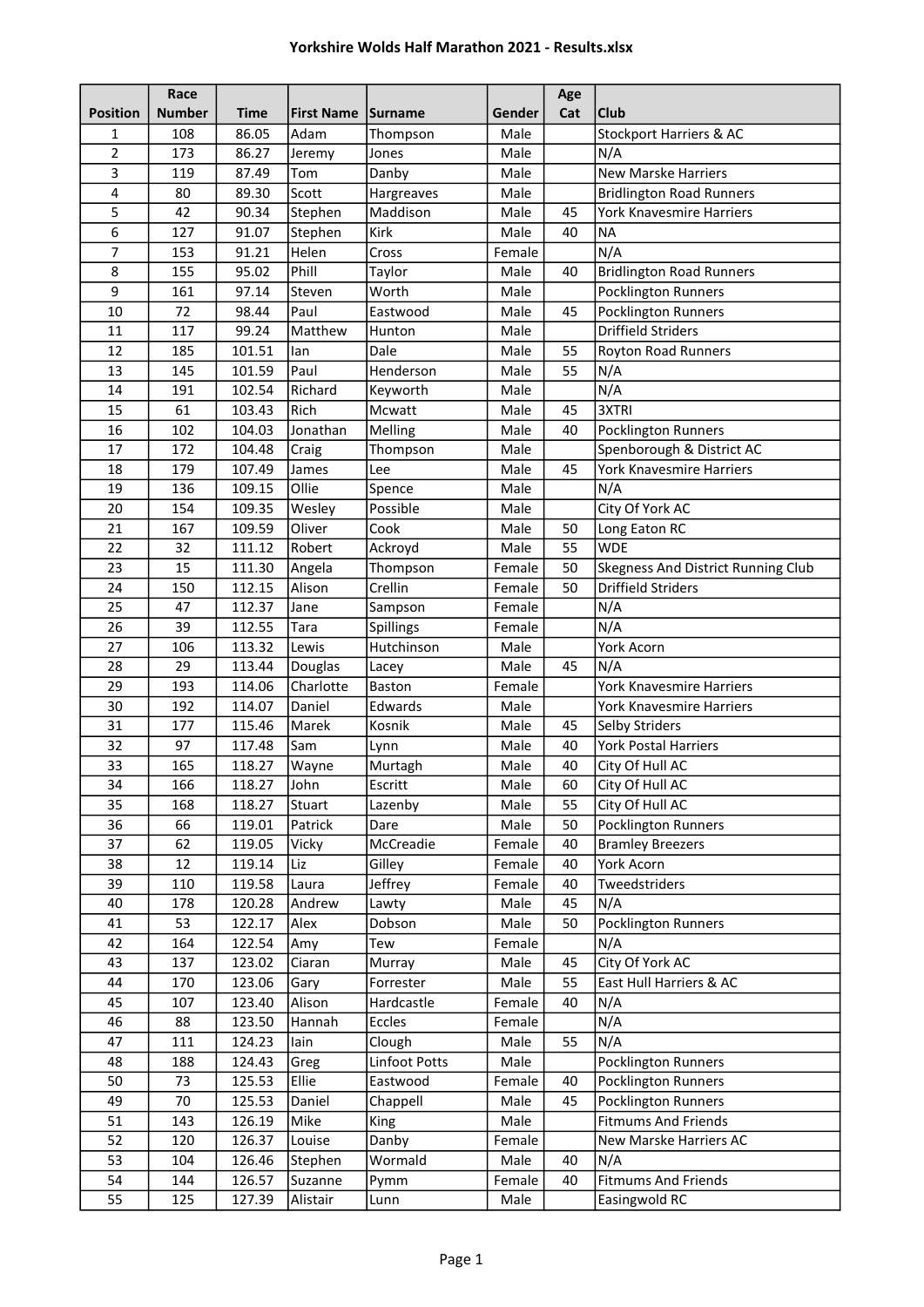|                 | Race          |             |                   |                |        | Age |                                          |
|-----------------|---------------|-------------|-------------------|----------------|--------|-----|------------------------------------------|
| <b>Position</b> | <b>Number</b> | <b>Time</b> | <b>First Name</b> | <b>Surname</b> | Gender | Cat | <b>Club</b>                              |
| 56              | 189           | 127.45      | <b>Bruce</b>      | Woodford       | Male   | 45  | Beverley AC                              |
| 57              | 83            | 127.58      | David             | <b>Butt</b>    | Male   | 60  | East Hull Harriers & AC                  |
| 58              | 98            | 128.17      | John              | Crackell       | Male   | 55  | N/a                                      |
| 59              | 92            | 129.05      | Alan              | Dent           | Male   | 60  | <b>Blaydon Harriers</b>                  |
| 60              | 123           | 129.13      | Stephanie         | Coop           | Female |     | Swans Tri Club                           |
| 61              | 65            | 129.22      | Rachel            | Dare           | Female | 50  | Pocklington Runners                      |
| 62              | 44            | 129.25      | Heather           | Woolley        | Female | 50  | N/A                                      |
| 63              | 169           | 129.41      | Simon             | <b>Barnes</b>  | Male   | 45  | N/A                                      |
| 64              | 181           | 129.54      | Darren            | Clements       | Male   |     | North York Moors AC                      |
| 66              | 151           | 130.04      | Alexia            | Morgan         | Female | 40  | Lonely Goat RC                           |
| 65              | 149           | 130.04      | Craig             | Grady          | Male   | 45  | Lonely Goat RC                           |
| 67              | 101           | 131.16      | Paula             | Harris         | Female | 40  | Pocklington Runners                      |
| 68              | 138           | 132.27      | Richard           | Sellers        | Male   |     | N/A                                      |
| 69              | 156           | 132.43      | Diane             | Lee            | Female | 40  | <b>Holmfirth Harriers Athletics Club</b> |
| 70              | 175           | 132.53      | Felicity          | Wheeler        | Female |     | <b>Plumstead Runners</b>                 |
| 71              | 96            | 132.55      | Grant             | King           | Male   | 40  | Dereham Runners AC                       |
| 72              | 187           | 132.55      | Gerard            | Daly           | Male   | 50  | Pocklington Runners                      |
| 73              | 63            | 133.15      | Leanne            | Maycock        | Female | 40  | Pocklington Runners                      |
| 74              | 135           | 134.23      | David             | Greenwood      | Male   | 50  | Dewsbury Road Runners                    |
| 75              | 146           | 134.33      | Ben               | Fitzpatrick    | Male   | 50  | N/A                                      |
| 76              | 105           | 134.59      | David             | Fouracre       | Male   |     | N/A                                      |
| 77              | 140           | 135.16      | Daniel            | Rudd           | Male   |     | <b>Bridlington Road Runners</b>          |
| 78              | 46            | 135.19      | Fiona             | Whitaker       | Female |     | <b>Goole Viking Striders</b>             |
| 79              | 109           | 135.25      | Tom               | Frankland      | Male   |     | N/A                                      |
| 80              | 89            | 135.35      | David             | White          | Male   |     | N/A                                      |
| 81              | 133           | 135.55      | Patrick           | Marshall       | Male   | 60  | <b>Beverley AC</b>                       |
| 82              | 196           | 136.31      | Martin            | <b>Davies</b>  | Male   | 45  | N/A                                      |
| 83              | 115           | 136.38      | Melissa           | Hardcastle     | Female |     | Pocklington Runners                      |
| 84              | 176           | 136.46      | Sara              | Harrison       | Female | 50  | <b>Selby Striders</b>                    |
| 85              | 162           | 136.51      | Guy               | Hope           | Male   | 40  | N/A                                      |
| 86              | 24            | 138.16      | Kevin             | Sissons        | Male   | 55  | None                                     |
| 87              | 4             | 138.25      | Andrew            | Mattinson      | Male   | 55  | N/A                                      |
| 88              | 174           | 138.41      | Laura             | Bailey         | Female |     | <b>Selby Striders</b>                    |
| 89              | 26            | 139.07      | Julian            | Horsley        | Male   | 55  | Pocklington Runners                      |
| 90              | 186           | 139.16      | Jonathan          | Derbyshire     | Male   |     | N/A                                      |
| 91              | 195           | 139.39      | Alex              | Farnworth      | Male   |     | N/A                                      |
| 92              | 81            | 139.52      | Philip            | Hanson         | Male   | 60  | <b>Holmfirth Harriers</b>                |
| 93              | 55            | 140.07      | Ruth              | Startin        | Female |     | Pocklington Runners                      |
| 94              | 194           | 140.54      | Lucas             | Meagor         | Male   | 45  | <b>Beverley AC</b>                       |
| 95              | 51            | 141.20      | Laura             | Froggatt       | Female | 40  | Long Eaton RC                            |
| 96              | 5             | 141.59      | Ellen             | <b>Beddows</b> | Female |     | Yorkshire Wolds Runners                  |
| 97              | 159           | 142.28      | Samantha          | Law            | Female | 40  | <b>Selby Striders</b>                    |
| 98              | 68            | 142.51      | Amy               | York           | Female |     | 3XTRI                                    |
| 99              | 128           | 143.32      | Tony              | George         | Male   | 55  | City Of York AC                          |
| 100             | 64            | 143.51      | Tim               | Maycock        | Male   | 50  | Pocklington Runners                      |
| 101             | 183           | 144.06      | Serena            | Partridge      | Female | 40  | <b>Pickering Running Club</b>            |
| 102             | 103           | 144.45      | Tom               | Singleton      | Male   | 40  | N/A                                      |
| 103             | 1             | 144.48      | Robert            | <b>Butler</b>  | Male   | 40  | <b>Hyde Park Harriers</b>                |
| 104             | 82            | 144.56      | Jan               | Suddaby        | Female | 50  | East Hull Harriers & AC                  |
| 105             | 142           | 145.43      | Thandiwe          | Revill         | Female | 40  | N/A                                      |
| 106             | 56            | 146.21      | Steve             | Cooper         | Male   | 60  | 3xtri                                    |
| 107             | 38            | 146.30      | Katie             | Hanson         | Female |     | Selby Striders                           |
| 108             | 85            | 146.37      | Jess              | Ryde           | Female |     | N/A                                      |
| 109             | 163           | 147.30      | Heather           | Davison-Smith  | Female |     | Yorkshire Wolds Runners                  |
| 110             | 190           | 147.41      | Richard           | <b>Hawkins</b> | Male   | 40  | <b>York Postal Harriers</b>              |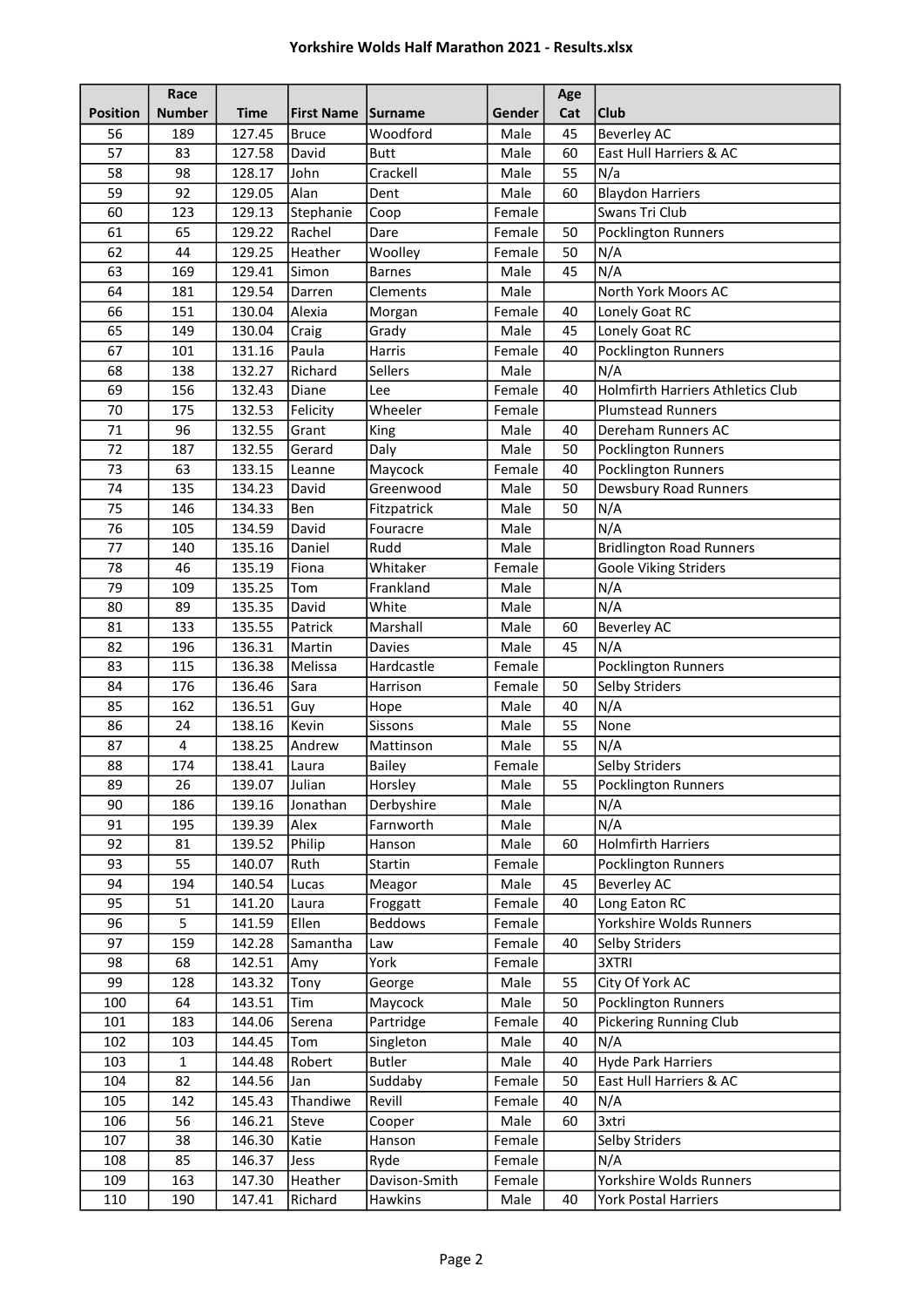|                 | Race             |                  |                    |                        |                  | Age      |                                               |
|-----------------|------------------|------------------|--------------------|------------------------|------------------|----------|-----------------------------------------------|
| <b>Position</b> | <b>Number</b>    | <b>Time</b>      | First Name Surname |                        | Gender           | Cat      | <b>Club</b>                                   |
| 111             | 71               | 148.13           | Tony               | Clancy                 | Male             | 55       | N/A                                           |
| 112             | 171              | 148.24           | Neil               | Armitage               | Male             | 40       | <b>Barnsley Harriers</b>                      |
| 113             | 148              | 149.19           | Martin             | Peacock                | Male             | 60       | N/A                                           |
| 114             | 121              | 149.28           | Barbara            | Hermann                | Female           | 40       | <b>Fitmums And Friends</b>                    |
| 115             | 16               | 149.50           | Steve              | <b>Tighe</b>           | Male             | 40       | <b>Blast Fitness</b>                          |
| 116             | 17               | 149.50           | Dave               | <b>Burgess</b>         | Male             | 55       | <b>Blast Fitness</b>                          |
| 117             | 182              | 150.35           | Celia              | Mcroyall               | Female           | 50       | <b>Tadcaster Harriers</b>                     |
| 118             | 21               | 150.39           | Lizzy              | Wise                   | Female           |          | Pickering RC                                  |
| 119             | 132              | 152.35           | Gillian            | Halliwell              | Female           | 50       | Yorkshire Wolds Runners                       |
| 120             | 134              | 153.22           | John               | Nicholls               | Male             | 55       | <b>Beverley AC</b>                            |
| 121             | 86               | 154.04           | James              | Dawson                 | Male             | 45       | Pocklington Runners                           |
| 122             | 91               | 154.13           | Kevin              | Walker                 | Male             | 60       | N/A                                           |
| 123             | 57               | 154.58           | Zoe                | Hill                   | Male             | 55       | 3XTRI                                         |
| 124             | 184              | 156.47           | Jillian            | Heywood                | Female           | 50       | <b>Royton Road Runners</b>                    |
| 125             | $\overline{7}$   | 157.05           | Richard            | Yeomans                | Male             | 45       | York Knavesmire Harriers                      |
| 126             | 76               | 158.35           | Nicola             | Wise                   | Female           | 50       | Pickering RC                                  |
| 127             | 43               | 159.16           | Heidi              | <b>Baker</b>           | Female           | 40       | <b>Bridlington Road Runners</b>               |
| 128             | 160              | 164.36           | Roy                | Jackman                | Male             | 60       | N/A                                           |
| 129             | 90               | 165.02           | Rachel             | Spoonley               | Female           | 50       | N/A                                           |
| 130             | 13               | 165.14           | Cassandra          | Fennell                | Female           |          | <b>Selby Striders</b>                         |
| 131             | 99               | 165.14           | Phil               | Alford                 | Male             | 50       | <b>Selby Striders</b>                         |
| 132             | 37               | 166.44           | Rachel             | Bettley                | Female           |          | N/A                                           |
| 133             | 152              | 176.03           | Abigail            | Morgan                 | Female           |          | Lonely Goat RC                                |
| 134<br>135      | 36               | 178.05<br>178.10 | Geraldine          | Brown                  | Female           | 40       | Pocklington Runners                           |
| 136             | 78<br>126        |                  | Eleanor<br>Julie   | Richards<br>Weatherill | Female           | 40<br>50 | Pocklington Runners<br>Yorkshire Wold Runners |
| 137             | 130              | 180.17<br>180.17 | Kerry              | Garner                 | Female<br>Female | 40       | Yorkshire Wolds Runners                       |
| 138             | 20               | 182.38           | Sue                | <b>Burgess</b>         | Female           | 50       | <b>Blast Fitness</b>                          |
| 139             | 77               | 182.38           | Louise             | Booth                  | Female           | 40       | N/A                                           |
| 140             | 116              | 189.44           | Colin              | Parcell                | Male             | 60       | <b>Bridlington Road Runners</b>               |
| 141             | 75               | 210.07           | Dean               | Wise                   | Male             | 60       | Pickering RC                                  |
| 142             | 112              | 226.19           | Susan              | Adams                  | Female           | 50       | <b>York Knavesmire Harriers</b>               |
| 143             | 113              | 226.19           | Paul               | Adams                  | Male             | 60       | <b>York Knavesmire Harriers</b>               |
|                 | 33               | Deferred   Vicky |                    | Poyner                 | Female           | 40       | York Knavesmire Harriers                      |
|                 | 54               | Deferred         | Katie              | Wise                   | Female           | 40       | Pocklington Runners                           |
|                 | 67               | Deferred         | Richard            | Vaughan                | Male             | 45       | Lonely Goat                                   |
|                 | 122              | Deferred         | Susan              | Fletcher               | Female           | 40       | <b>Fitmums And Friends</b>                    |
|                 | 2                | <b>DNS</b>       | Bonnie             | Steel                  | Female           | 40       | N/A                                           |
|                 | 3                | <b>DNS</b>       | Qin                | Zhou                   | Female           | 40       | York Knavesmire Harriers                      |
|                 | $\boldsymbol{6}$ | <b>DNS</b>       | Shaikh             | Omer                   | Male             |          | N/A                                           |
|                 | 8                | <b>DNS</b>       | Emma               | Dunn                   | Female           | 50       | <b>Tadcaster Harriers</b>                     |
|                 | 9                | <b>DNS</b>       | Anne               | <b>Bakker</b>          | Female           | 50       | City Of Hull AC                               |
|                 | 10               | <b>DNS</b>       | Mitchell           | Scott                  | Male             |          | GoodGym                                       |
|                 | 11               | <b>DNS</b>       | Gary               | Ellerby                | Male             | 40       | <b>Tadcaster Harriers</b>                     |
|                 | 14               | <b>DNS</b>       | Wayne              | Fennell                | Male             |          | Selby Striders                                |
|                 | 18               | <b>DNS</b>       | Gareth             | <b>Buxton</b>          | Male             |          | N/A                                           |
|                 | 19               | <b>DNS</b>       | Laura              | <b>Bakker</b>          | Female           |          | N/A                                           |
|                 | 23               | <b>DNS</b>       | Adele              | <b>Birbeck</b>         | Female           | 50       | <b>Bridlington Road Runners</b>               |
|                 | 25               | <b>DNS</b>       | Charlie            | Kilburn                | Male             | 45       | N/A                                           |
|                 | 27               | <b>DNS</b>       | Keith              | Ross                   | Male             | 60       | Kingston Upon Hull AC                         |
|                 | 28               | <b>DNS</b>       | Allan              | McFarlane              | Male             | 50       | <b>Bridlington Road Runners</b>               |
|                 | 30               | <b>DNS</b>       | Jennifer           | Wise                   | Female           |          | Pickering RC                                  |
|                 | 31               | <b>DNS</b>       | Stuart             | Smith                  | Male             | 45       | Pocklington Runners                           |
|                 | 34               | <b>DNS</b>       | Jen                | Shaw                   | Female           |          | N/A                                           |
|                 | 40               | <b>DNS</b>       | Terry              | <b>Bromfield</b>       | Male             | 60       | York Knavesmire Harriers                      |